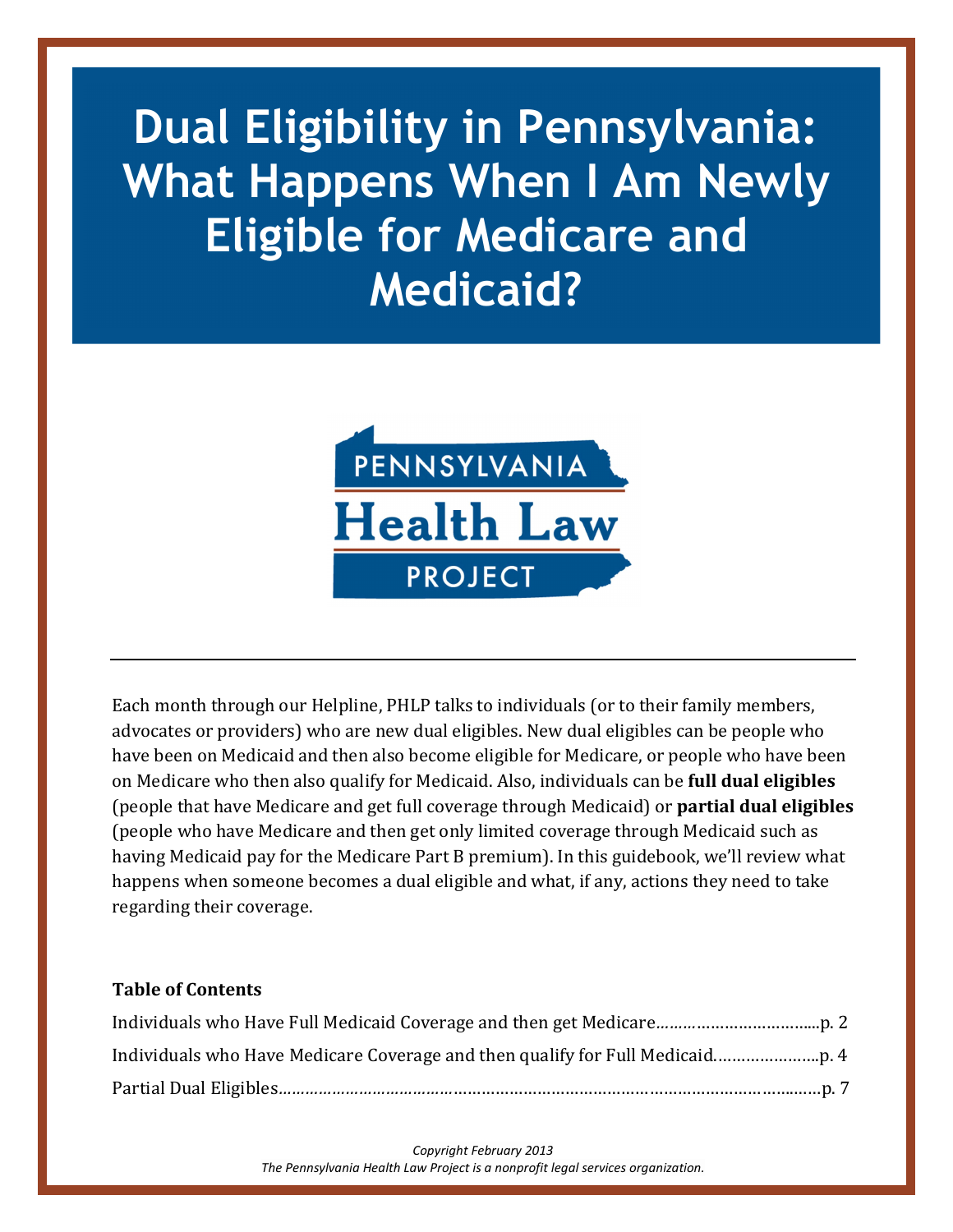## **Individuals who Have Full Medicaid Coverage and then get Medicare**

Individuals become entitled to Medicare when they turn 65, after they've received Social Security Disability Insurance (SSDI) cash benefits for 24 months, or if they have End-Stage Renal Disease. If someone is on full Medicaid when Medicare starts, here's what she needs to know:

- **Medicaid coverage will be through the fee-for-service system (ACCESS card)** If someone was getting their Medicaid benefits through a managed care plan, they will be disenrolled from that plan shortly after Medicare starts and moved to the fee-forservice system. Medicare will be her primary insurance and Medicaid will become her secondary coverage.
	- **Action needed**: She will need to start showing both her ACCESS card **and** her Medicare card when she gets health care services. If someone does not have an ACCESS card, she needs to contact her caseworker at the local County Assistance Office or contact the Customer Service Center at 1-877-395-8930 to request a new card. Please note that if someone is also getting food stamps, they will use the greenish-blue EBT ACCESS card for medical coverage. If someone is not getting food stamp benefits, they will use a yellow ACCESS card for medical coverage.
- **Medicaid will no longer cover most prescription drugs** Dual eligibles have to get their prescription drug coverage through Medicare Part D. The ACCESS card will only cover limited types of medication (classes of drugs that are now excluded from coverage under Part D such as barbiturates not used to treat cancer, epilepsy, or chronic mental health conditions and some over-the-counter medications).
	- **Action needed**: She will need to join a Medicare Part D plan. Each Part D plan differs in terms of costs, drug coverage and pharmacy network. To be sure that someone is in the best plan for them, she should join a plan that she can afford and that covers most, if not all of her medications. Individuals can join a standalone drug plan or a Medicare Advantage Plan with prescription coverage (including Special Needs Plans for dual eligibles). Individuals joining a Medicare Advantage Plan also need to be sure all of their health care providers (both physical health and mental health) are in the plan's network. Individuals who need help with Part D plan choices can contact MEDICARE (1-800-633- 4227), the APPRISE program (1-800-783-7067), or PHLP (1-800-274-3258).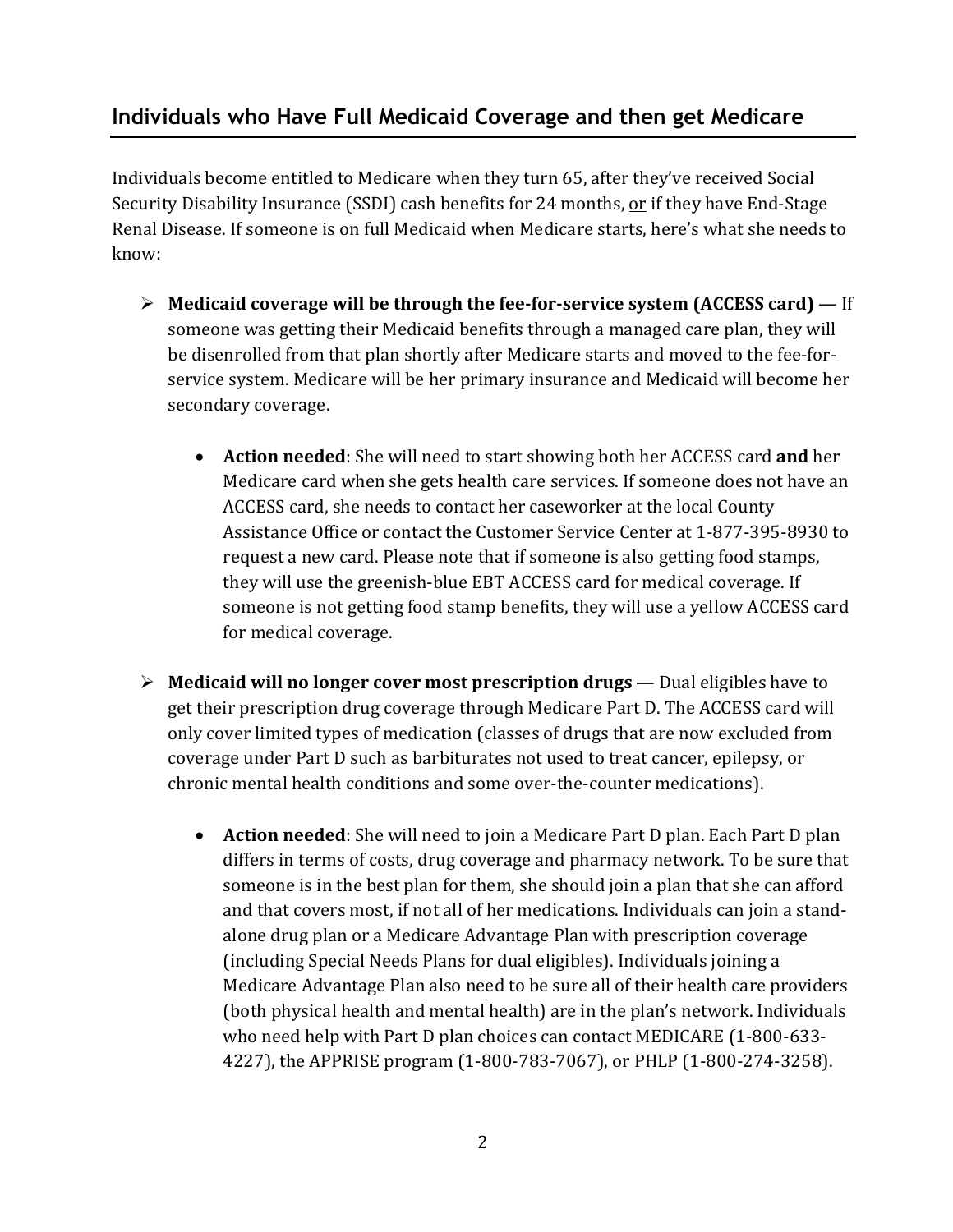Dual eligibles who do not take action to join a Part D plan will be auto-enrolled into a plan randomly by Medicare (Medicare sends the consumer a notice about this printed on yellow paper). The plan they are enrolled in will then send them a Welcome Letter and membership information (including an ID card). Individuals should take the letter or ID card to the pharmacy when they get medications so the pharmacy has the new Part D plan information.

New dual eligibles who go to the pharmacy to get their drugs but who are not able to get them because they do not yet have active Part D prescription coverage should ask their pharmacy to bill LI NET (the back-up Part D plan for dual eligibles). The pharmacy can call 1-800-783-1307 for billing help from LI NET.

Individuals can call 1-800-MEDICARE to find out if they have any current Part D coverage. It is important to remember that if dual eligibles find themselves in a Part D plan that does not meet their needs, they can change their plan at any time during the year! Coverage starts the first of the month after enrolling in the new plan.

- **Dual eligibles receive the full amount of "Extra Help" with Part D costs (this is also called the full low-income subsidy):** All dual eligibles **automatically** qualify for the full subsidy from Medicare to help with Part D plan premiums and co-pays at the pharmacy. In 2013, there are 14 stand-alone drug plans whose premium will be completely covered by the full subsidy (for a list of these plans, see our website at www.phlp.org). With the full subsidy dual eligibles will not have to meet a deductible and they are not subject to the Part D "donut hole". Instead, they will only pay small co-pays at the pharmacy of either \$1.15/\$2.65 for generic medications and \$3.50/\$6.60 for brand name medications. The amount charged depends on someone's income. Dual eligibles who are in a long-term care facility (i.e., nursing home) or who receive long-term care services at home through a Waiver program do not have **any** Part D co-pays.
	- **Action Needed**: None. Duals should automatically receive this extra help from Medicare without needing to do anything; however, dual eligibles who are being charged higher amounts than those listed above at the pharmacy should contact 1-800-MEDICARE or PHLP because there might be a problem that needs to be fixed before someone can get the the subsidy.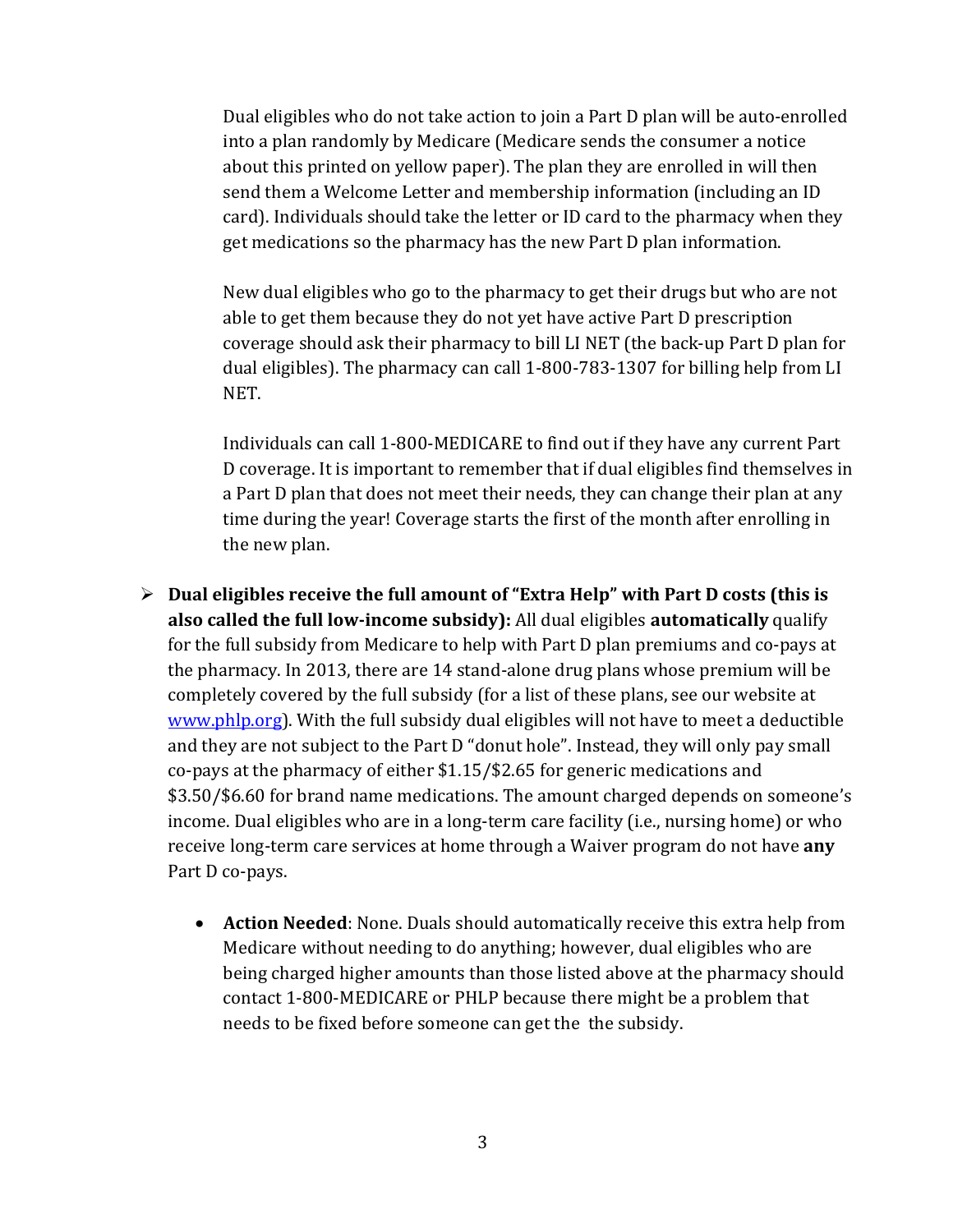## **Individuals who Have Medicare Coverage and then qualify for Full Medicaid**

 Older adults and people with disabilities on Medicare may also qualify for Medicaid if they have limited income and resources. The most common categories of Medicaid for individuals with Medicare are: Healthy Horizons, Medical Assistance for Workers with Disabilities, or those who need long-term care services through either a home and community-based services Waiver program or in a nursing home. In addition to providing full health care coverage, individuals in these categories may also qualify for the state to pay their Part B premium (depending on their income and resources).

Medicare beneficiaries who apply and are found to qualify for full Medicaid benefits receive a notice from the County Assistance Office saying they're approved for Medicaid benefits. They also receive an ACCESS card (yellow if they only qualify for MA benefits; greenish-blue if they also qualify for food stamps) that acts as secondary insurance to their Medicare.

- **Medicare beneficiaries who qualify for full benefits through Medicaid now have coverage for their Medicare deductibles and coinsurance plus coverage for benefits Medicare doesn't offer.**
	- **Action Needed**: When they are making their medical appointments, dual eligibles need to let their providers know that they now have Medicaid coverage through the ACCESS card in addition to their Medicare and any other insurance they have. They should always show their ACCESS card along with their Medicare and other health insurance cards when getting **any** health care services. The ACCESS card should cover Medicare deductibles and coinsurance; individuals should only receive bills from their medical providers for very small Medicaid co-pays.

Any dual eligible who has been paying for a Medicare Advantage Plan or a Medigap policy may want to consider dropping that coverage because they now have comprehensive secondary insurance through Medicaid/ACCESS. Before making this decision, however, these consumers should check with their doctors and other health care providers to make sure that the provider will continue to treat them with only Medicare and the ACCESS card.

o One option these individuals have is to enroll in a Medicare Special Needs Plan (SNP) for dual eligibles (not available in every county in PA) or to join a zero-premium stand-alone Medicare drug plan. Before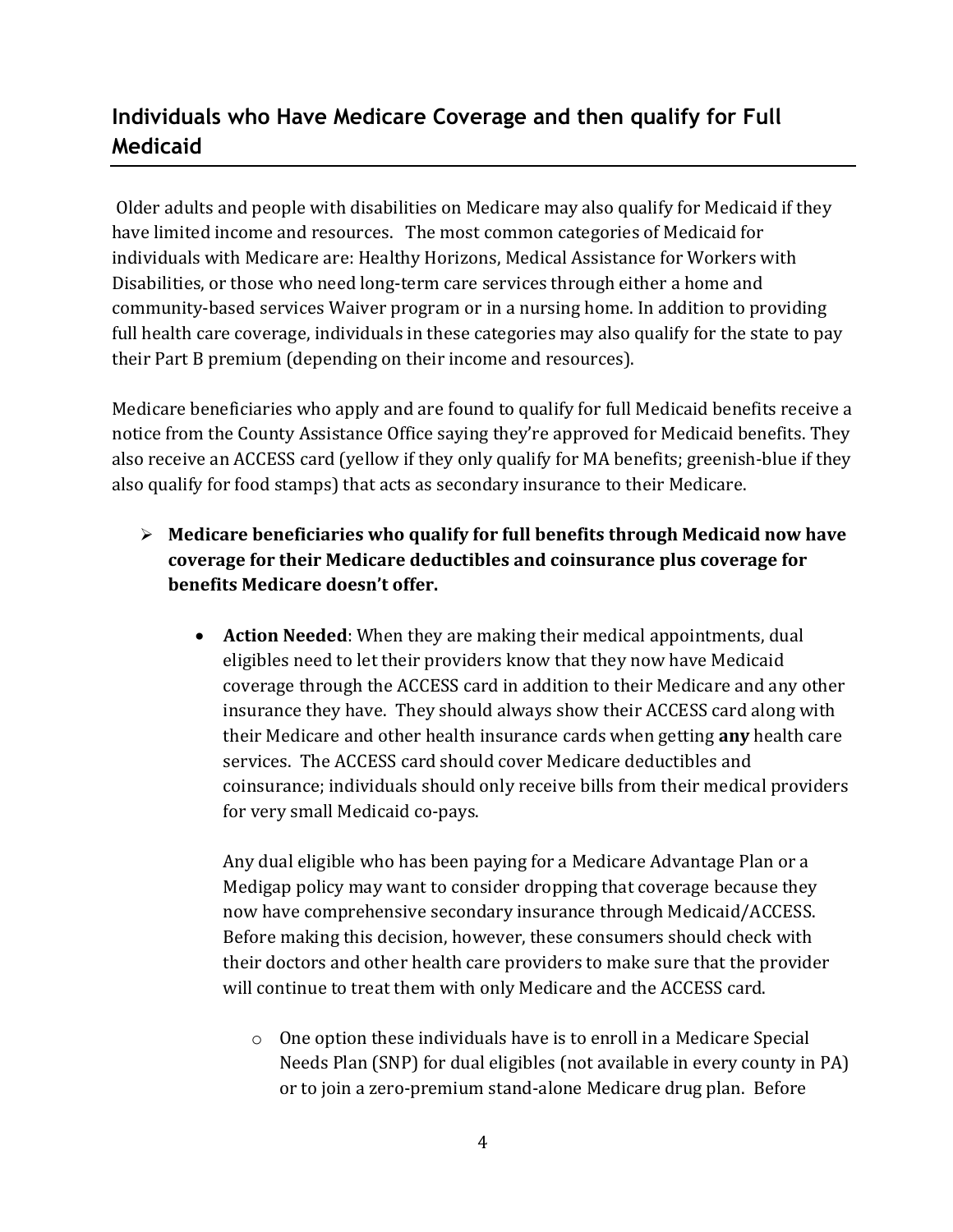joining a SNP, individuals should check that their providers are in the plan's network since the SNP becomes their Medicare coverage.

 $\circ$  Individuals who choose to drop their Medigap policy may want to ask to have their policy suspended because they now qualify for Medicaid. Suspending Medigap policies allows individuals to get the coverage back if for some reason they lose Medicaid within 24 months. Individuals should talk to Medicare (1-800-633-4227) or APPRISE (1- 800-783-7067) to learn more about this option.

In addition to helping with Medicare cost-sharing, Medicaid covers certain services not covered by Medicare. This includes dental care, eye exams, and Medical Assistance transportation services. Full dual eligibles can get these services through their ACCESS card. Medicaid also covers long-term care services for qualified individuals; Medicare doesn't cover ongoing long-term care.

#### **New dual eligibles will automatically qualify for the full LIS to help with their Medicare Prescription Drug Plan (Part D) costs.**

• **Action Needed**: Individuals don't need to take any action to get the full LIS. Once someone qualifies for MA benefits, they automatically qualify for the full LIS to help with their Medicare Part D costs. The state regularly sends data to Medicare to identify full dual eligibles; Medicare then updates their systems to show the LIS and notifies the individuals' Part D plan. The full subsidy helps cover the Part D plan's premium, eliminates the deductible, and limits someone's Part D co-pays to \$0 (if she receives Medicaid covered long-term care services in a nursing home or through a waiver program) or \$1.15/\$2.65 for generic drugs and \$3.50/\$6.60 for brand name drugs, depending on their income.

#### **Full dual eligibles have to get their drug coverage through Medicare Part D, but Medicaid provides limited drug coverage through the ACCESS card***.*

• **Action Needed:** Medicare beneficiaries who are new to full Medicaid can join a Part D plan if they do not currently have one, or they can change their Part D plan. As a dual eligible, individuals qualify for an ongoing Special Enrollment Period and can therefore enroll in a Part D plan or change Part D plans any time during the year. Because full dual eligibles qualify for the LIS, they are not subject to any Part D late enrollment penalty that might apply.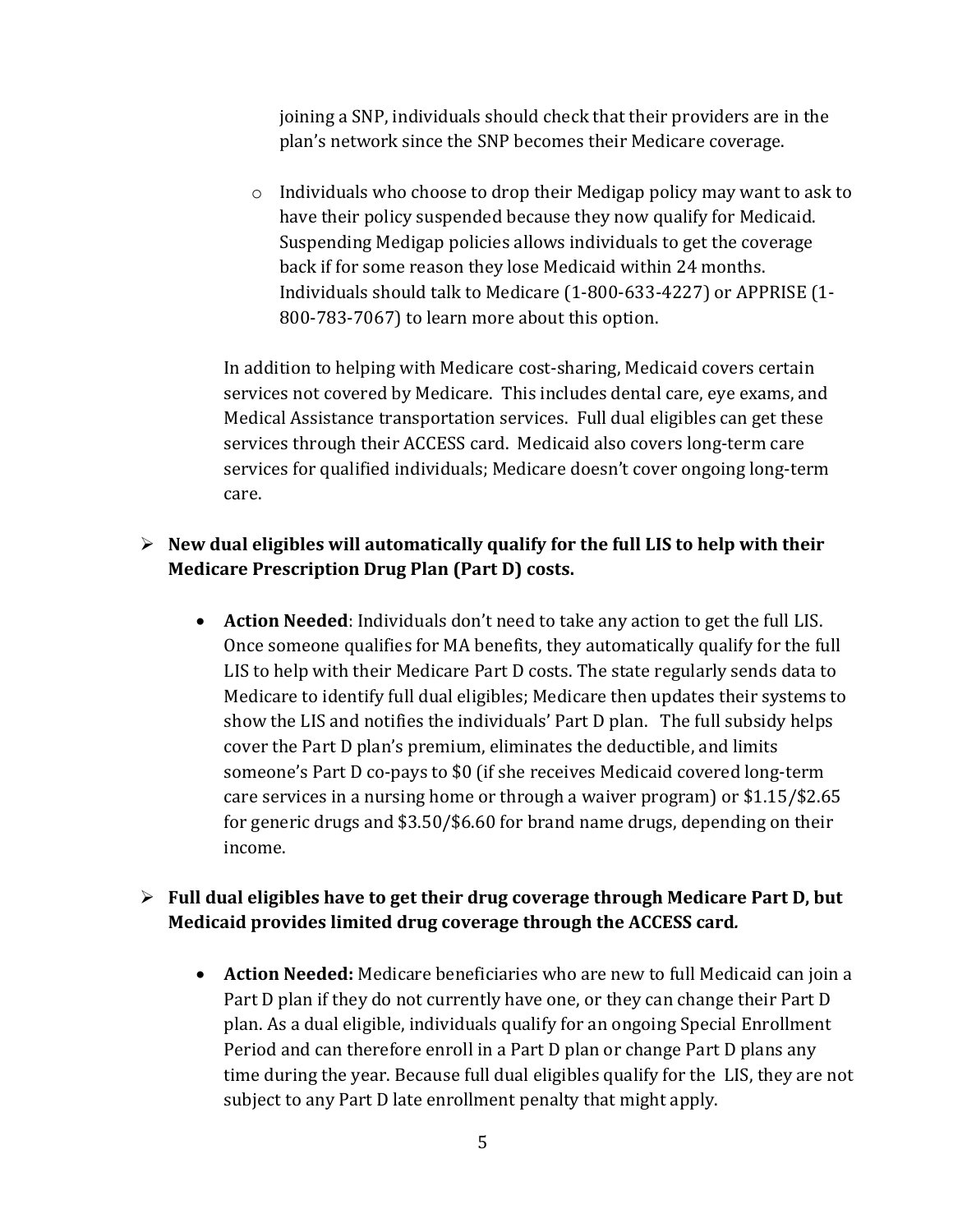Dual eligibles who do not yet have active Medicare Part D coverage (and who are not in a Medicare Advantage medical only plan) can use LI NET to get their medications until their Part D enrollment becomes active (the first of the month after enrolling). If any new dual does not take action to join a Part D plan, Medicare will randomly assign them to a zero-premium prescription drug plan. If that plan doesn't meet someone's needs, he can change to a different plan.

Full duals can use their ACCESS card at the pharmacy to get certain medications excluded from Part D coverage. This currently includes barbiturates (when not used to treat cancer, epilepsy, or chronic mental health conditions), and certain over the counter medications.

### **Individuals who had been getting prescription coverage through PACE or PACENET will no longer qualify for that coverage***.*

• **Action Needed:** New full duals who have been getting their medications through PACE or PACENET should join a Medicare Part D plan if they do not already have one. This is especially true if someone is in a Medicare Advantage medical only plan and using PACE/NET as their drug coverage because Medicare will not enroll them in a separate drug plan nor can they use the back-up LI NET plan to get their medications. These individuals need to switch to a Medicare Advantage plan that includes Part D coverage (could be a Special Needs Plan for duals), or join a stand-alone drug plan in which case they'd switch back to Original Medicare. Individuals can contact the PHLP Helpline for advice about their plan options or for help selecting a Part D plan, or they can contact APPRISE or Medicare for help.

### **Individuals may receive a HealthChoices Packet instructing them to enroll in a Medicaid managed care plan***.*

• **Action Needed**: Individuals should pick a Medicaid plan that allows them to see their doctors (it will still be secondary coverage to their Medicare); however, they will soon be taken out of the plan and go back to using their ACCESS card. DPW's computer system typically requires Medicare beneficiaries new to MA to initially enroll in a Medicaid managed care plan. Though these duals must join a plan, they will only be in the plan for a short 1- 2 month period until the state's systems are fully updated to show that they have active Part D coverage.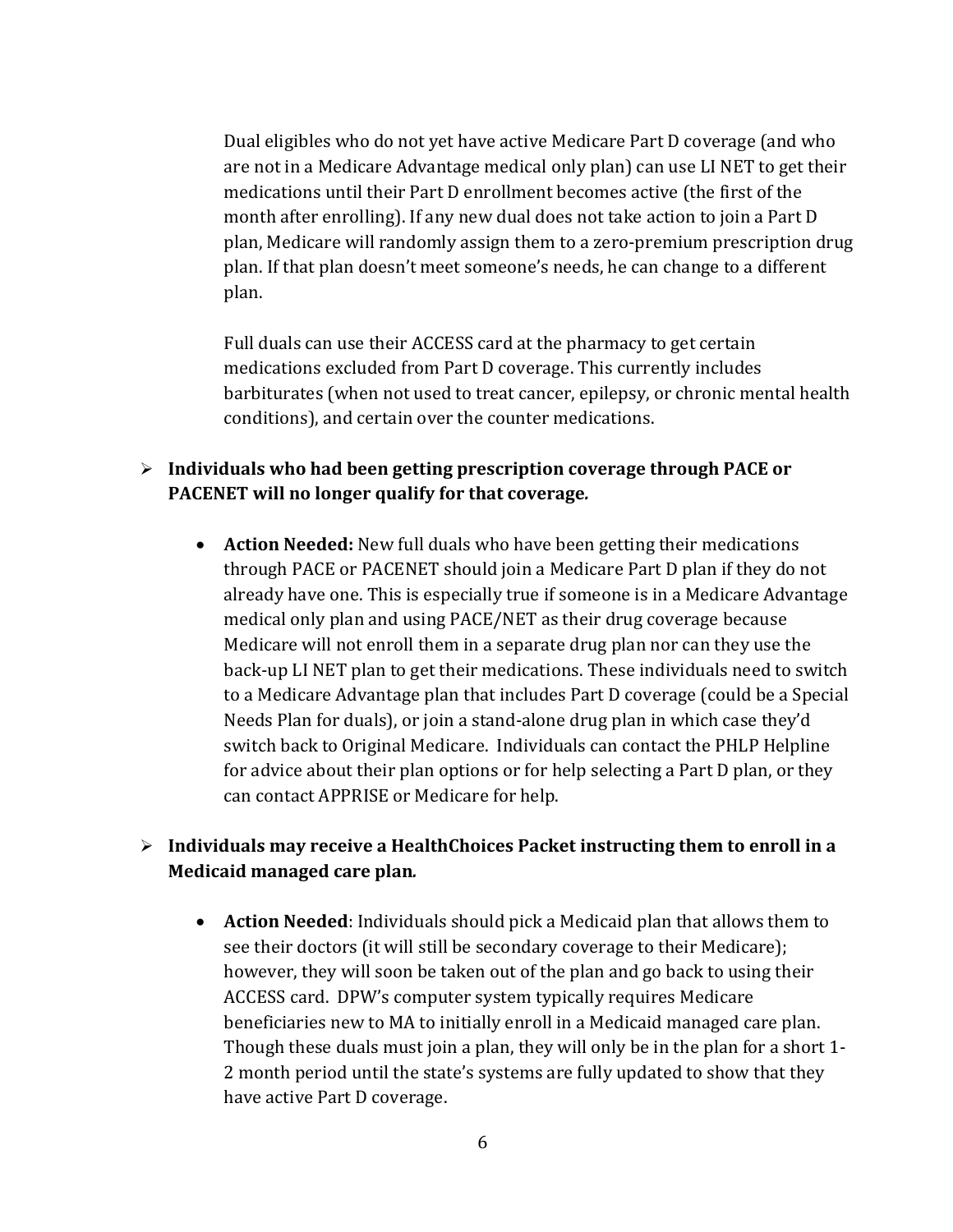## **Partial Dual Eligibles**

This final section discusses **partial dual eligibles**. Partial dual eligibles are people that have Medicare and who receive limited benefits through Medicaid (called Medical Assistance or "MA" in Pennsylvania). Often, the only benefit partial dual eligibles get is MA payment of their monthly Part B premium-known as the Medicare Savings Programs or "buy-in". The MA programs that provide only this help are called Specified Low-Income Medicare Beneficiary (SLMB) and Qualified Individual (QI-1). Individuals receiving the buy-in no longer have their Medicare Part B premium deducted from their Social Security benefit check which gives them approximately \$104 more in their monthly checks.

Other partial duals could have **limited** coverage through an MA ACCESS card; however, this ACCESS card does **not** provide full MA coverage. It might only cover Medicare Parts A and B cost-sharing (if someone is a Qualified Medicare Beneficiary or QMB) or some other limited benefits (for example, those eligible for a 6 month spend-down). Here is what partial duals need to know:

- **Most partial dual eligibles who only have coverage through Original Medicare are responsible for paying Medicare cost-sharing**—All Medicare beneficiaries have a choice about how they receive their Medicare benefits (Original Medicare or a Medicare Advantage Plan). Individuals who receive their Medicare coverage through Original Medicare (red, white, and blue card) and have no other health coverage could have significant out of pocket costs for the services they receive. There are Part A and B deductibles. After the deductibles are met, Medicare only covers physical health services at 80% and Outpatient behavioral health treatment at 65% (this coverage will increase to 80% in 2014).
	- **Action Needed**: Since her MA coverage is limited, unless a partial dual eligible is receiving QMB benefits which covers the cost-sharing for services covered by Medicare Parts A and B, she should consider buying a Medigap or Medicare Supplemental Insurance plan that will provide secondary coverage to Medicare. An alternative would be joining a Medicare Advantage Plan as a way to try and control out-of-pocket costs for services. Another reason partial dual eligibles may want to consider joining a Medicare Advantage plan is to obtain supplemental benefits such as dental or vision coverage.
- **Partial dual eligibles receive the full amount of "Extra Help" with Part D costs (this is also called the full low-income subsidy):** All partial dual eligibles **automatically** qualify for the **full subsidy** from Medicare to help with Part D plan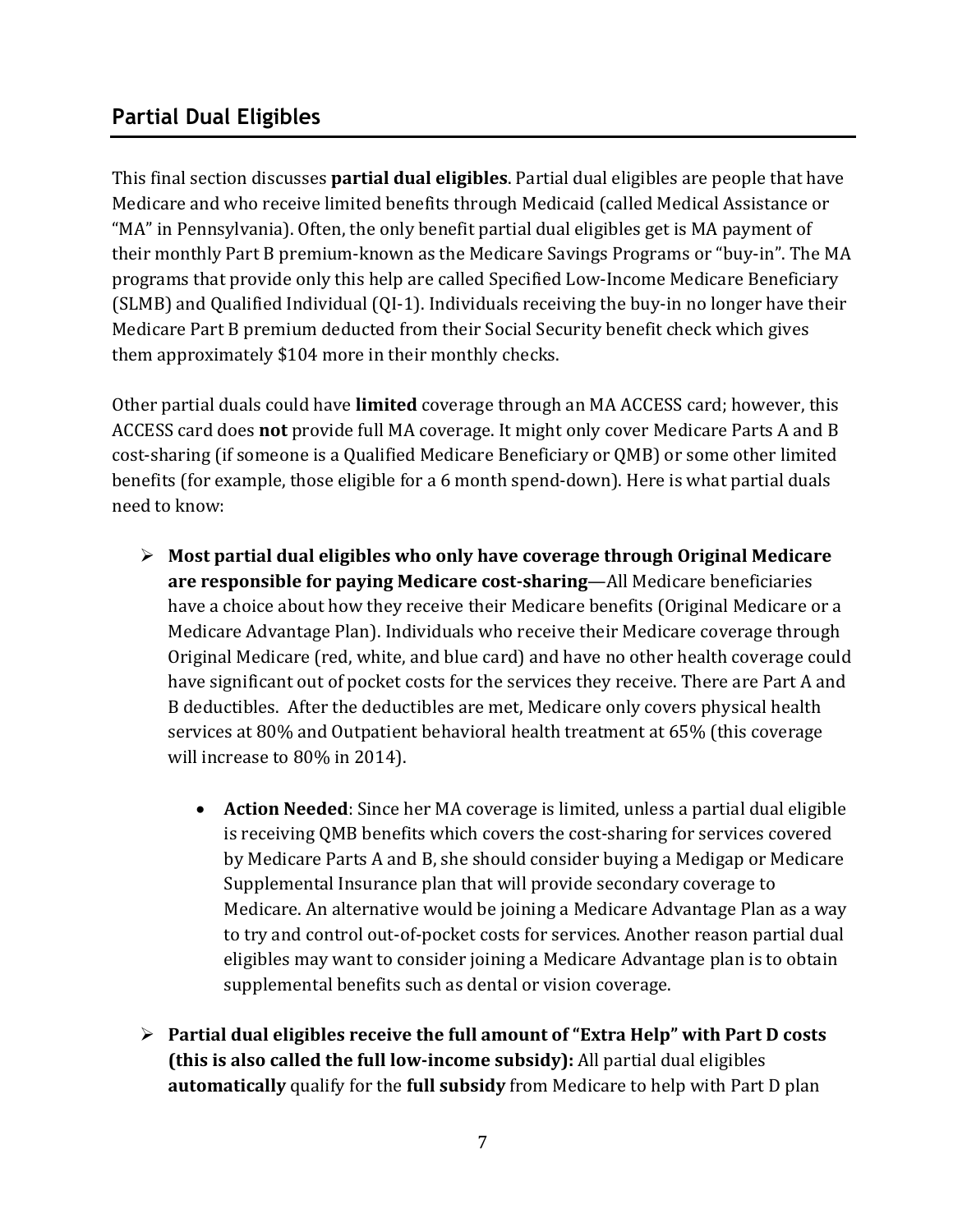premiums and co-pays at the pharmacy. In 2013, there are 14 stand-alone drug plans whose premium will be completely covered by the full subsidy (for a list of these plans, see our website at www.phlp.org). With the full subsidy, dual eligibles will not have to meet a deductible and they are not subject to the Part D "doughnut hole". Instead, they will only pay small co-pays at the pharmacy of either \$1.15/\$2.65 for generic medications and \$3.50/\$6.60 for brand name medications. The amount charged depends on someone's income.

- **Action Needed**: None. Partial duals should automatically receive this extra help from Medicare without needing to do anything; however, dual eligibles who are being charged higher amounts at the pharmacy than those listed should contact 1-800-MEDICARE or PHLP's Helpline for help because there may be a problem that needs to be fixed before someone can get the subsidy.
- **Partial dual eligibles should join a Medicare Part D plan:** Since partial dual eligibles automatically qualify for the full low-income subsidy, they should join a Part D plan so that they can benefit from that subsidy.
	- **Action Needed**: Partial dual eligibles should join a Medicare Part D plan (either a stand-alone drug plan if they have Original Medicare or a Medicare Advantage Plan with drug coverage) unless they are receiving creditable coverage through a current employer or a retiree plan that does not allow members to join Part D. Individuals who need help with Part D plan choices can contact MEDICARE (1-800-633-4227), the APPRISE program (1-800-783- 7067), or PHLP's Helpline.

Even if partial dual eligibles have coverage through PACE/PACENET or the VA, they should consider joining a Part D plan since their co-pays with the full subsidy will be lower than the co-pays charged by these programs. Partial dual eligibles who are over 65, should also apply to PACE/PACENET as a back-up drug coverage in case some of their medications are not covered through Part D.

Partial dual eligibles who are currently in Original Medicare and who do not take action to join a plan on their own will be enrolled into a zero-premium stand-alone drug plan by Medicare. These individuals will receive a notice on green paper from Medicare telling them which plan they are being enrolled into and when coverage will start. Partial dual eligibles in Original Medicare who need to have their prescriptions refilled before their Part D coverage begins can use LI NET (the back-up Part D plan for all dual eligibles and others